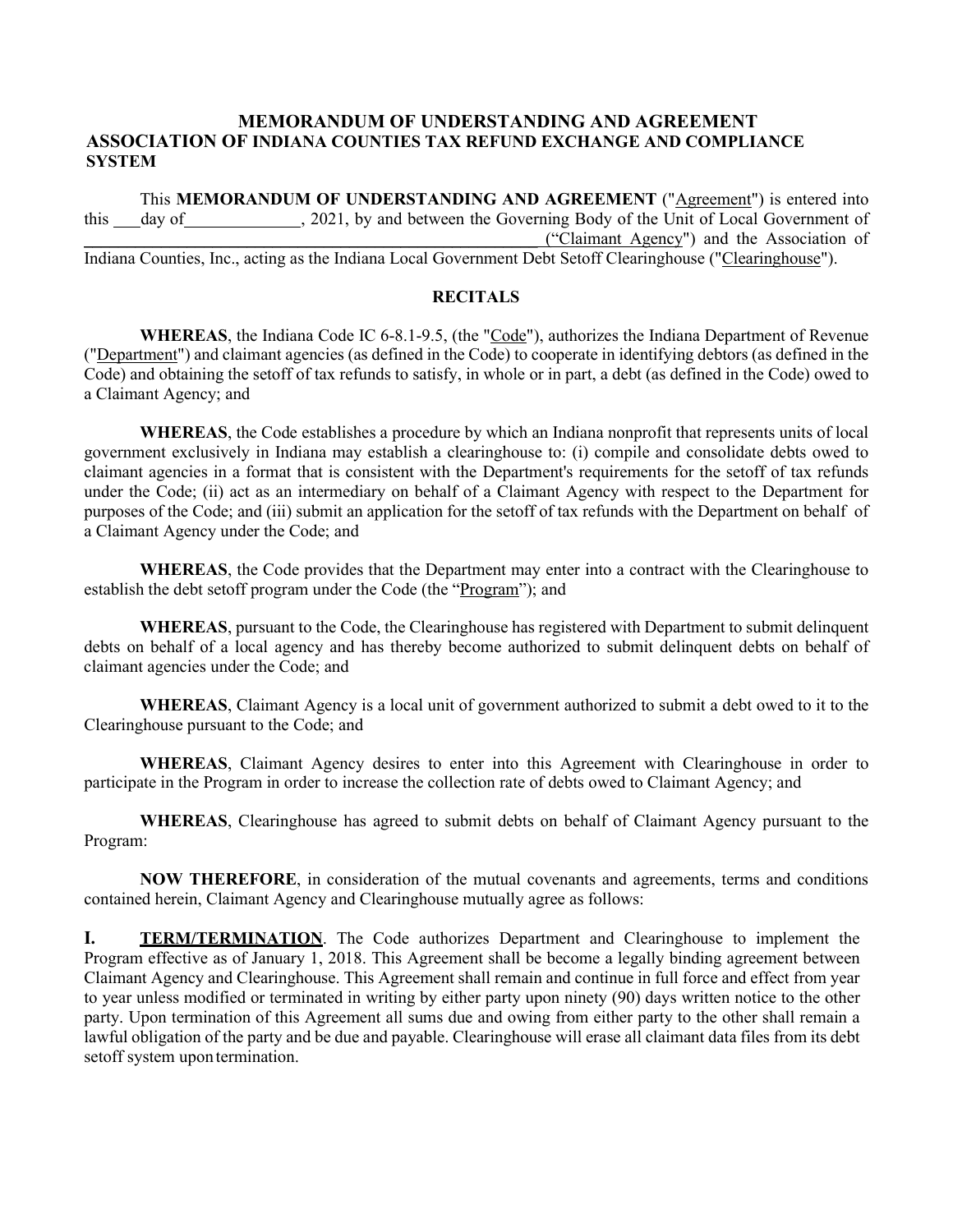#### **II. REPRESENTATIONS AND OBLIGATIONS OF CLAIMANT AGENCY**

- A. Claimant Agency hereby designates, appoints, and authorizes Clearinghouse to process delinquent debts to be submitted to Department. For purposes of the Program, "Delinquent Debt" means:
	- (i) a single account or monetary obligation which is at least twenty-five dollars (\$25.00) owed by a debtor to a Claimant Agency; or,
	- (ii) any group of accounts or monetary obligations, that, when combined, total at least twenty-five dollars (\$25.00), owed by the same debtor to a Claimant Agency.

Each account or monetary obligation may have accrued through contract, subrogation, tort, operation of law, or any other legal theory regardless of whether there is an outstanding judgment for the sum.

- B. Claimant Agency shall comply with any and all applicable provisions of Indiana Code prior to the submission of a debt to Clearinghouse for setoff.
- C. Claimant Agency shall, upon execution of this Agreement, file a participation form with Clearinghouse designating a debt setoff coordinator and a debt setoff contact. Such participation form shall be updated on an annual basis and at any time there is a change in the information provided thereon. Clearinghouse shall administratively provide participation forms, as needed, for use by Claimant Agency. The debt setoff coordinator shall be the designated local government employee authorized to receive notices and communication from Clearinghouse to insure that the requirements of this Agreement and the requirements of the Code are met. The debt setoff coordinator shall supply Clearinghouse with any and all information that in the opinion of Clearinghouse is necessary for the proper implementation of this Agreement. The debt setoff contact will receive all referrals from debtors.
- D. Claimant Agency shall use a file format specified by Clearinghouse to prepare debt files and adjustments to debt files that Claimant Agency certifies to Clearinghouse are owed to Claimant Agency and that Claimant Agency desires to have Clearinghouse submit to Department. The Clearinghouse shall timely notify the Claimant Agency of any changes to the file format and the Claimant Agency covenants and agrees that it shall immediately implement any changes required by Clearinghouse. Clearinghouse will establish capability of date and time stamping submitted debt files for priority setting.
- E. Claimant Agency shall transmit a debt file to Clearinghouse in a method and format acceptable to the Clearinghouse. The Claimant Agency shall make every effort to submit a file to Clearinghouse the week of January 4.
- F. Claimant Agency shall, after a debt file has been submitted to Clearinghouse, advise Clearinghouse of any debtor repayment or protests and instructions to delete or reduce a delinquent debt by submitting a new debt file. If Claimant Agency accepts full or partial payment against a debt file that has been submitted to Clearinghouse and sufficient notice is not provided to Clearinghouse to make a timely change to debt file reflecting the payment, Claimant Agency is responsible to refund any resulting fee that may be due to debtor. If Claimant Agency erroneously submits a debt file to the Clearinghouse the claimant agency is responsible for any fees charged the debtor by the Clearinghouse or Department of Revenue.
- G. Upon receipt of notice by the Department under IC 6-8.1-9.5-4 that a tax refund is available, Claimant Agency shall, within fifteen (15) days of the Department's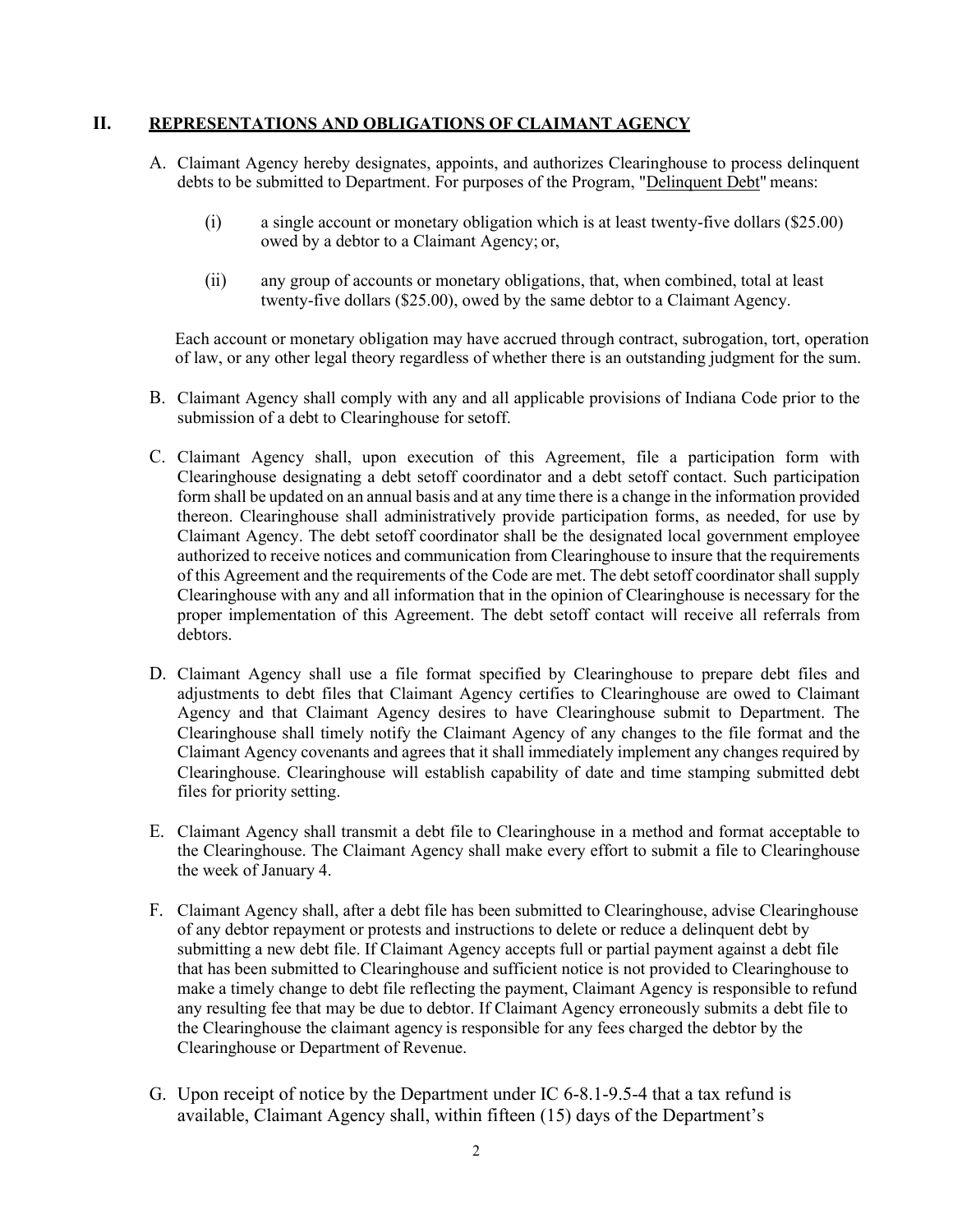notice provide debtor with the notice required under IC 6-8.1-9.5-5 and, if properly contested by the debtor, provide the debtor with the hearing required under IC 6-8.1-9.5-7(b)

### **III. REPRESENTATIONS AND OBLIGATIONS OFCLEARINGHOUSE**

- A. Clearinghouse shall, upon receipt of Claimant Agency's debt file, compile the information and submit the data to the Department.
- B. Clearinghouse shall make access to Internet-based functionality available to Claimant Agency through which Claimant Agency shall submit debt files.
- C. Clearinghouse shall direct that funds received from Department will be remitted to Claimant Agency within a reasonable time from the date of receipt from Department. Thereafter, Clearinghouse will provide the Claimant Agency an accounting of funds collected which will include the name of the debtor and the amount of the debt setoff by debt unique identification number.
- D. Clearinghouse will provide a toll free telephone number for use by Claimant Agency to receive technical support and provide information on the use of the Clearinghouse internet-based functionality and the processing of debts for submission to Department. Technical support and information shall be available from 8:00 a.m. until 5:00 p.m. (EST), Monday through Friday, excluding holidays. Voicemail and e-mail access shall also be provided as a part of the support/information response system.

### **IV. UNDERSTANDING OF PARTIES**

- A. To recover the costs incurred by Department in collecting debts, the Code authorizes Department to charge the debtor a fee on any funds Department collects for a Claimant Agency. This fee will be added to the amount due when the collection is made and Department will retain the fee once collected. To recover the costs incurred by Claimant Agency in submitting debts for collection, a local collection assistance fee of twenty dollars (\$20.00) is imposed by Clearinghouse on each delinquent debt submitted to Department and collected through setoff. Department must collect this fee as part of the debt and remit it to Clearinghouse. If Claimant Agency is due a refund of more than twenty-five dollars (\$25.00), Department will establish the tax refund setoff in the amount of the delinquent debt plus its Department fee and the local collection assistance fee. If Department is able to collect only part of a debt through setoff, its fee has priority over the local collection assistance fee and over the remainder of the delinquent debt. The local collection assistance fee has priority over the remainder of the delinquent debt.
- B. The Code establishes that the priority in multiple claims to refunds must be in the order in time that the Clearinghouse submits a claim for collection on behalf of the Claimant Agency. When multiple claims among local claimant agencies are submitted for setoff to Clearinghouse, the claims have priority based on the date and time each claimant agency requested Clearinghouse to submit debts on its behalf. The date and time of submission of the debt file shall constitute the date and time to establish the priority. Clearinghouse shall use submission receipt date and time of original file for priority date and time of specific debt. Additions to a delinquent debt through accrued interest and/or penalties will not change the priority date. Any new delinquent debt for same local Claimant Agency will have a new submission date and time, including new debts for a previously submitted debtor.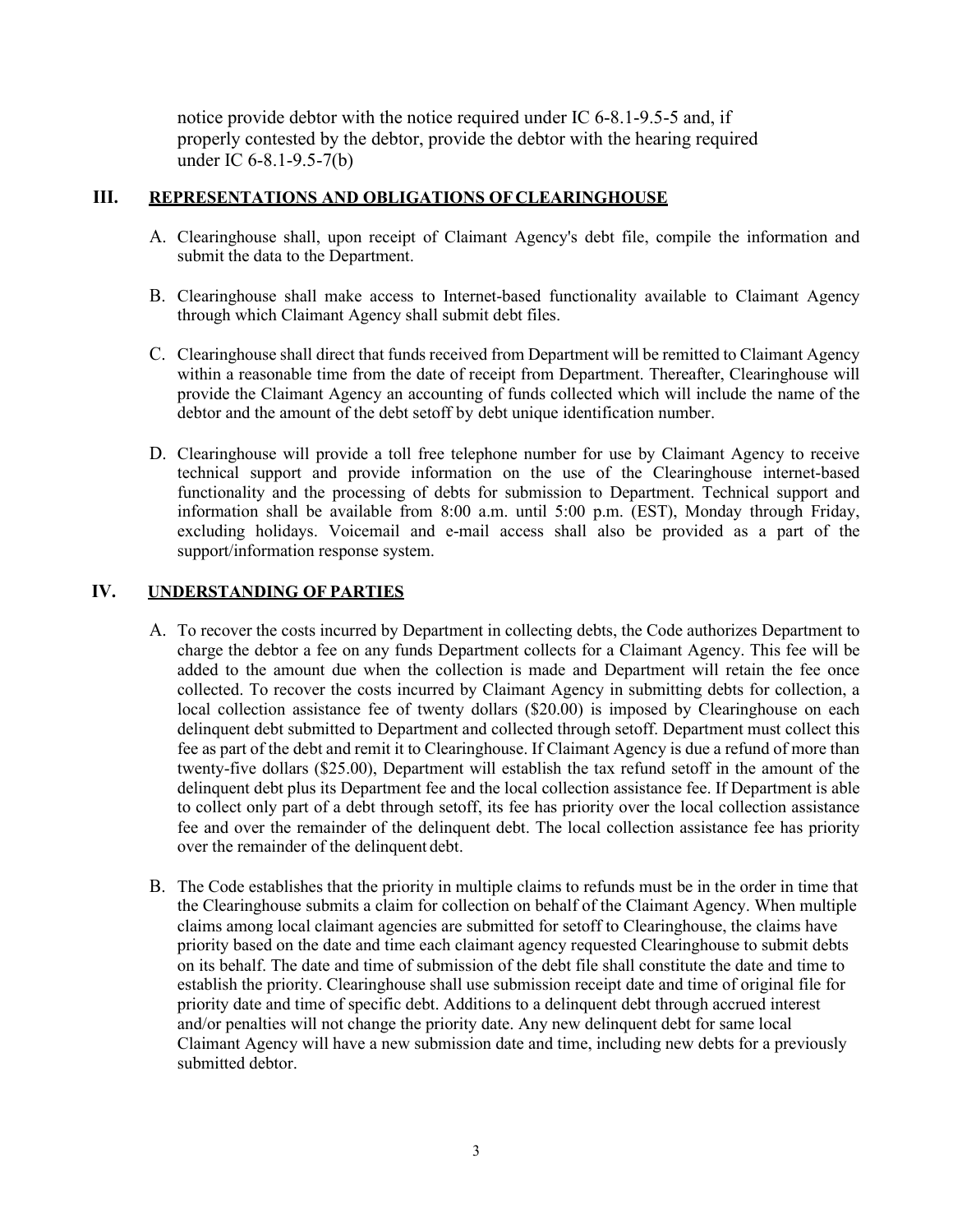- C. Existing submitted delinquent debts may be adjusted upwards for interest and fees, and will retain their original priority order. A later new delinquent debt, even if from the same debtor shall be date stamped by Clearinghouse with the later submission date.
- D. In the event of partial payment of a delinquent debt, Claimant Agency may continue to submit the balance of the debt, if twenty-five dollars (\$25.00) or more, as a part of subsequent data files. If the delinquent debt is reduced to an amount of less than twenty-five dollars (\$25.00), it may be combined with a future delinquent debt submission for the same debtor, and will be treated as a part of the new delinquent debt for purposes of priority and imposition of the local collection assistance fee.
- E. Claimant Agency acknowledges that Claimant Agency is responsible for the notice and hearing requirements of the Code pursuant to IC 6-8.1-9.5. Clearinghouse shall not accept a debt file that is not prepared as specified by Clearinghouse, that has not been certified by Clearinghouse as having complied with the notice and hearing procedures as set forth in the Code pursuant to IC 6-8.1-9.5. Clearinghouse agrees to submit delinquent debts to Department; provided, however Claimant Agency is solely responsible for complying with the Code, specifically including the notice and hearing provisions and other requirements of theCode.
- F. Intercepted funds will be disbursed by Department to Claimant Agency at the direction of Clearinghouse. Claimant Agency shall establish and maintain any necessary accounts to receive intercepted funds as directed by Clearinghouse. Clearinghouse shall timely direct Claimant Agency to establish and maintain such necessary accounts.

## **V. COMPENSATION**

- A. Clearinghouse shall receive as compensation for its services the twenty dollars (\$20.00) local collection assistance fee collected by Department on each delinquent debt that is submitted by Clearinghouse and collected through a successful interception. "Successful Interception" occurs when Department matches all or a portion of a debt submitted by Clearinghouse against a State tax refund for interception and payment towards a delinquent debt owed to Claimant Agency.
- B. Claimant Agency authorizes Department to retain and remit the local collection assistance fee to Clearinghouse for each successful debt interception submitted by Claimant Agency. Claimant Agency agrees that Clearinghouse shall retain the local collection assistance fee collected by it in the event Claimant Agency is required, by statute or otherwise, to return to a debtor funds that have been setoff byDepartment.
- **VI. INDEMNIFICATION; REIMBURSEMENT; DISCLAIMER**. Claimant Agency fully understands and warrants to Clearinghouse that by submission of any delinquent debt submitted to Clearinghouse for setoff Claimant Agency has complied with all of the provisions of this Agreement and all of the provisions of the Code that are required prior to submission of a debt for setoff. Claimant Agency shall hold Clearinghouse free and harmless and shall indemnify Clearinghouse against any and all damages, claims, of action, injuries, actions, liability, or proceedings arising from the failure of Claimant Agency to so perform. Claimant Agency shall be responsible for the repayment of any sums received by it, including interest, penalties and court costs, to a debtor in the event a court of competent jurisdiction rules that said repayment is due to a debtor or debtors. Except as expressly stated in this Agreement, Clearinghouse disclaims any representations and warranties that might otherwise be implied in connection with this Agreement and Clearinghouse's services, including, without limitation, any implied warranties of merchantability, fitness for a particular purpose, date accuracy, system integration, and non-infringement.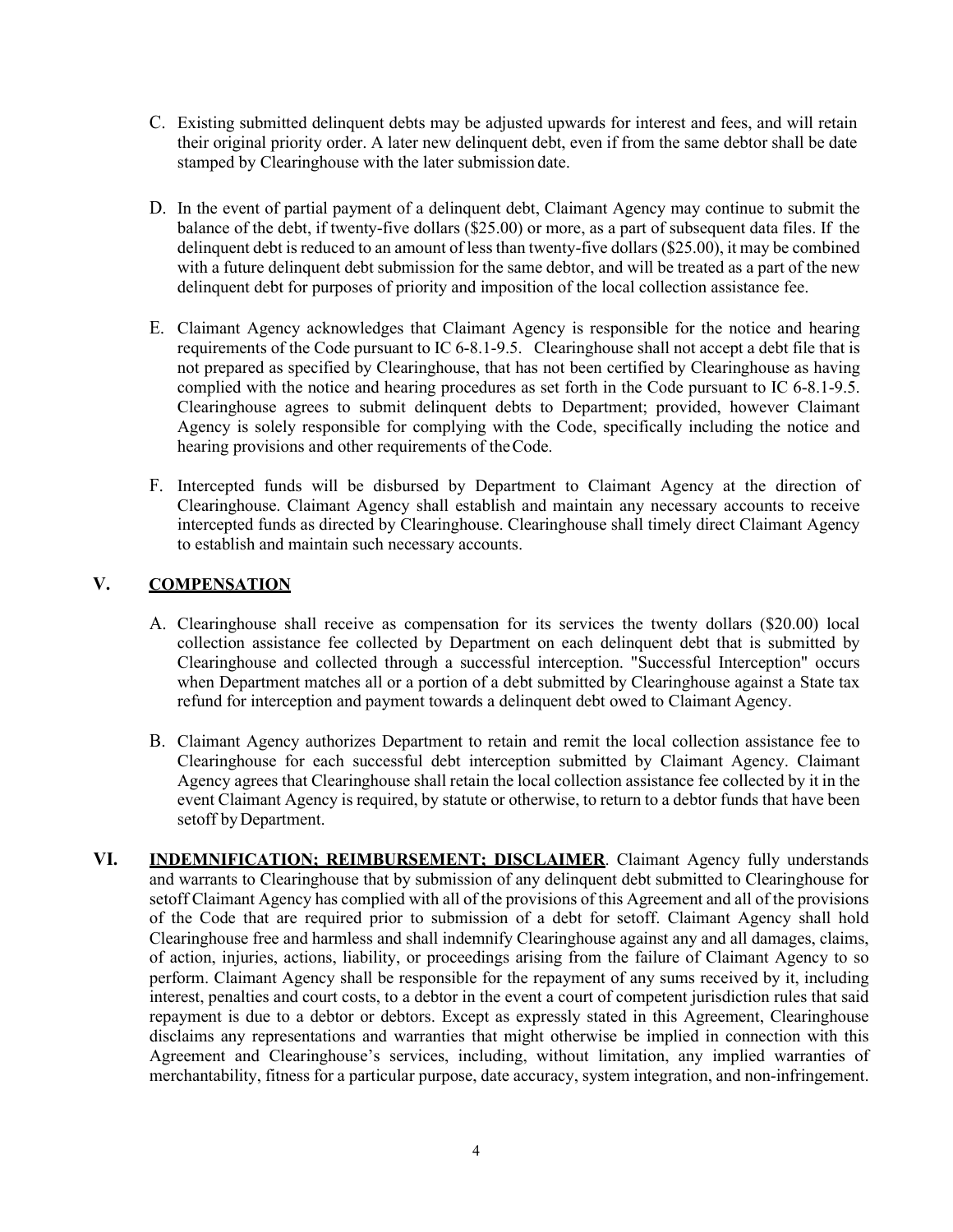**VII. NOTICE**. Any notice required to be given under this Agreement shall be sent by certified orregistered mail postage prepaid to:

> Association of Indiana Counties (Clearinghouse); (debt setoff coordinator) \_\_\_\_\_\_\_\_ (Claimant Agency) (Claimant Agency address);

**VIII. ASSIGNMENT; SUBCONTRACTING**. This Agreement is not assignable by either party. To facilitate efficient administration of the Program, Clearinghouse may utilize the services of contractors in connection with Clearinghouse's obligations under this Agreement, provided that Clearinghouse shall remain responsible for any such contractor's acts and omissions in connection with this Agreement as if such acts and omissions were conducted by Clearinghouse's own personnel. Any contractor personnel authorized to request or receive information relating the Clearinghouse's exchange of date with Department or Claimant Agency for purposes of administering the Program shall be designated, in writing, to Claimant Agency as contemplated herein.

#### **IX. CONFIDENTIAL INFORMATION; OWNERSHIP RIGHTS**.

- A. In the course of performance of this Agreement, the parties may find it necessary to disclose to the other party certain confidential information ("Confidential Information"). Confidential Information includes, but is not limited to, information relating to the parties' employees, trade secrets, customers, vendors, finances, operations, products, and other business information. Except as otherwise provided by law, the following terms apply to Confidential Information: (i) the receiving party shall treat as confidential and use the same degree of care as it employs in the protection of its own similar confidential information, but in no event less than a reasonable degree of care; and, (ii) the receiving party will only use the information in connection with its business dealings with the disclosing party, and shall disclose information only to employees or contractors having a need to know and who agree to be bound by the terms of this Section, unless otherwise authorized in writing by the disclosing party. Information shall not be subject to these terms if: (i) it is in the public domain at the time of disclosure, or enters the public domain without breach of this Agreement; (ii) it is known to the receiving party prior to the disclosure, or it is independently developed by the receiving party; or (iii) it is obtained by receiving party in good faith from a third party not under obligation of secrecy to the disclosing party. Receiving party will be permitted to disclose that portion of Confidential Information which is the subject of a court or government agency order to disclose, provided the receiving party gives prompt notice to the disclosing party to allow the disclosing party to contest such order. The obligations set forth in this Section survive termination, rescission, non-renewal or expiration of this Agreement
- B. All information, including but not limited to printed, written, oral or computer-formatted information, which Clearinghouse may gain access to during the course of the performance of this Agreement shall be the property of Claimant Agency, shall be held in the strictest confidence, and shall be used solely for the business purposes that are the subject of this Agreement. Clearinghouse shall maintain confidentiality of such information not only during the course of the performance of this Agreement, but following its termination.
- C. Claimant Agency acknowledges that, as between the parties, Clearinghouse owns and retains title to all intellectual property rights embodied in, or practiced by, Clearinghouse in connection with the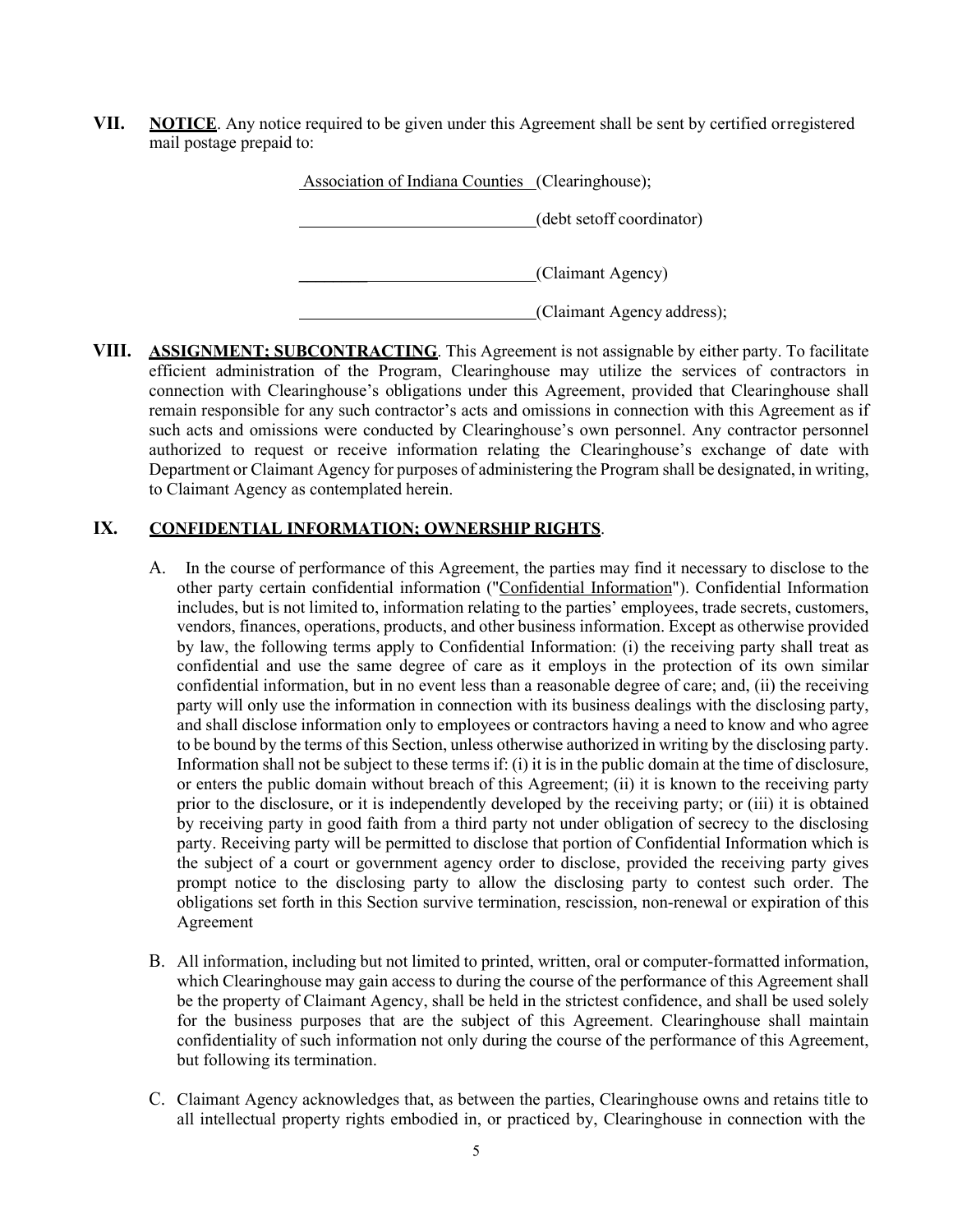Program and the proprietary methods utilized by Clearinghouse in performance of its services under this Agreement, and no licenses of such intellectual property rights to Claimant Agency are granted or implied by this Agreement.

## **X. MISCELLANEOUS**

- A. This Agreement represents the full and final understanding of the parties with respect to the subject matter described herein and supersedes any and all prior agreements or understandings, written or oral, express or implied. This Agreement may be modified or amended only by a written statement signed by both parties.
- B. The laws of the State of Indiana shall govern the terms and conditions of this Agreement.
- C. Claimant Agency shall enter into no other contract for similar tax return intercept services with any other entity so long as this Agreement remains ineffect.
- D. This Agreement is subject to appropriation.

**IN WITNESS WHEREOF**, the parties hereto have caused this Agreement to be executed on the day and date first above written, all by authority of their respective governing bodies.

# **CLAIMANT AGENCY**

 $\mathcal{L}_\mathcal{L}$ 

 $\mathcal{L}_\mathcal{L}$ 

ATTEST: